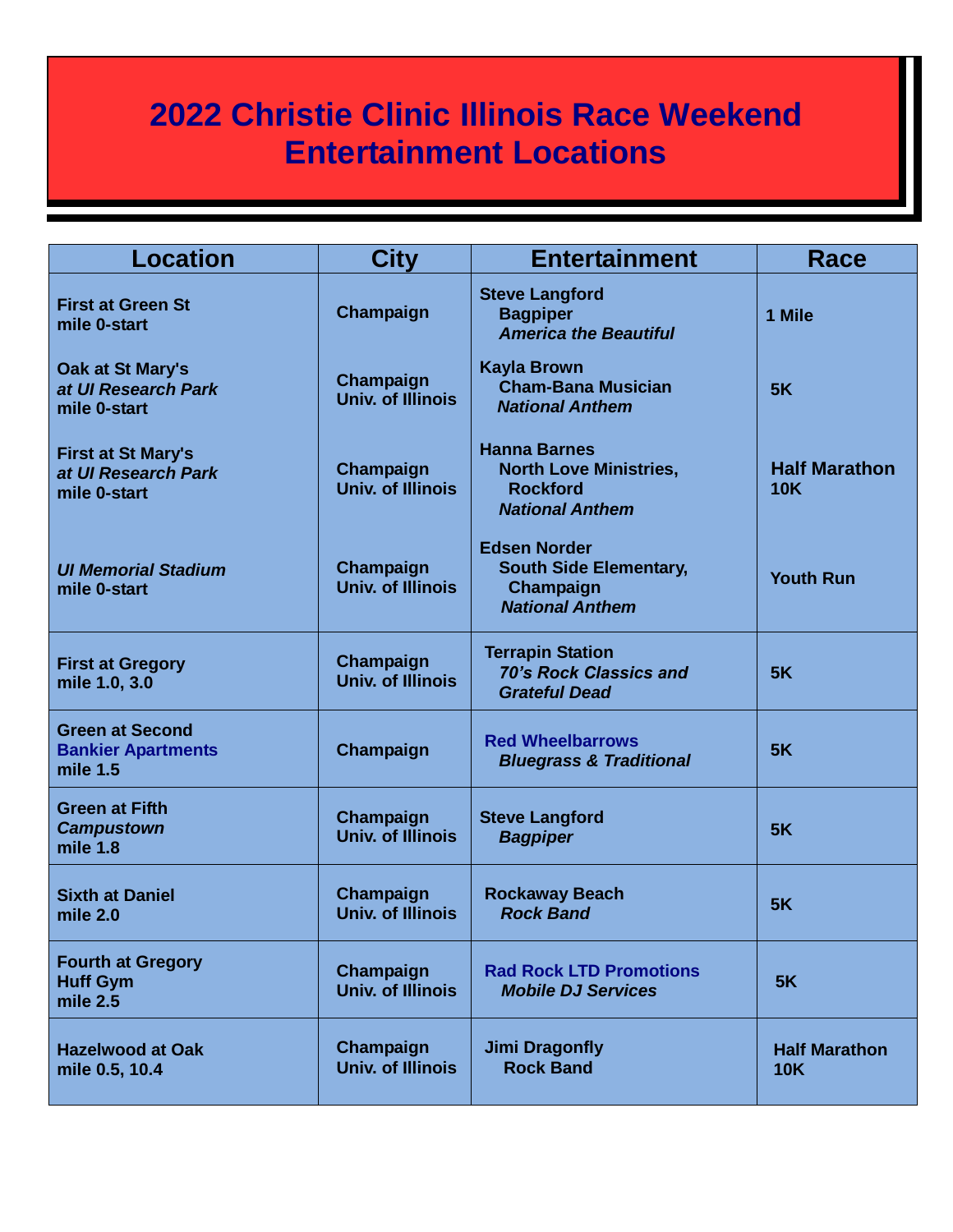## **2022 Christie Clinic Illinois Race Weekend Entertainment Locations**

| <b>Gregory at First</b><br>mile 1.25, 11.0                                   | Champaign<br><b>Univ. of Illinois</b> | <b>Eastern Illinois Parrot Head Club</b><br><b>Runner's Aid Station</b><br><b>Jimmy Buffett themed Music</b>              | <b>Half Marathon</b><br><b>10K</b> |
|------------------------------------------------------------------------------|---------------------------------------|---------------------------------------------------------------------------------------------------------------------------|------------------------------------|
| <b>Green at Second</b><br><b>Campustown</b><br>mile 2.0, 11.75               | Champaign                             | <b>Devin Mills</b><br><b>Child is Father to Man</b><br><b>DJ Music</b>                                                    | <b>Half Marathon</b><br><b>10K</b> |
| <b>Green at Wright</b><br><b>Campustown</b><br>mile 2.5                      | Champaign<br><b>Univ. of Illinois</b> | <b>Steve Langford</b><br><b>Bagpipe</b>                                                                                   | <b>Half Marathon</b><br><b>10K</b> |
| <b>Green at Birch</b><br>mile 3.25                                           | <b>Urbana</b>                         | <b>Marvelous Cretaceous Band</b><br><b>Community for the Arts (C4A)</b><br><b>A Big Band Musical Mix</b>                  | <b>Half Marathon</b><br><b>10K</b> |
| <b>Race at Illinois</b><br><b>Downtown</b><br>mile 3.5                       | <b>Urbana</b>                         | <b>All Souls Presbyterian Church</b><br><b>Cheer Zone</b>                                                                 | <b>Half Marathon</b><br><b>10K</b> |
| <b>Race at lowa</b><br>mile $3.0$                                            | <b>Urbana</b>                         | <b>Urbana High Color Guard</b><br><b>Cheer Zone</b>                                                                       | <b>Half Marathon</b><br><b>10K</b> |
| Pennsylvania at Lincoln<br><b>Illini Grove</b><br>mile 4.75                  | Champaign<br><b>Univ. of Illinois</b> | <b>John Oschwald and the</b><br><b>Discount Rhythm Dukes</b><br>70's Rock, Folk                                           | <b>Half Marathon</b><br><b>10K</b> |
| Pennsylvania at Lincoln<br><b>Ul Natural History Greenhouse</b><br>mile 5.25 | Champaign<br><b>Univ. of Illinois</b> | DJ Wesjile,<br>The <b>IDEAL DJ's</b><br><b>Latin &amp; Hip Hop Dance Music</b>                                            | <b>Half Marathon</b><br><b>10K</b> |
| <b>Gregory at Fourth</b><br><b>UI Huff Hall</b><br>mile 5.7, 12.2            | Champaign<br><b>Univ. of Illinois</b> | <b>Terrapin Station</b><br><b>Grateful Dead and favorites</b><br>of the Illinois Race Weekend<br><b>Music Coordinator</b> | <b>Half Marathon</b><br><b>10K</b> |
| <b>Fourth at St Mary's</b><br><b>UI State Farm Center</b><br>mile 7.0, 9.8   | Champaign<br><b>Univ. of Illinois</b> | <b>Corvette Club</b><br><b>Runner's Aid Station</b><br><b>Corvettes on Display &amp; Music</b>                            | <b>Half Marathon</b><br><b>10K</b> |